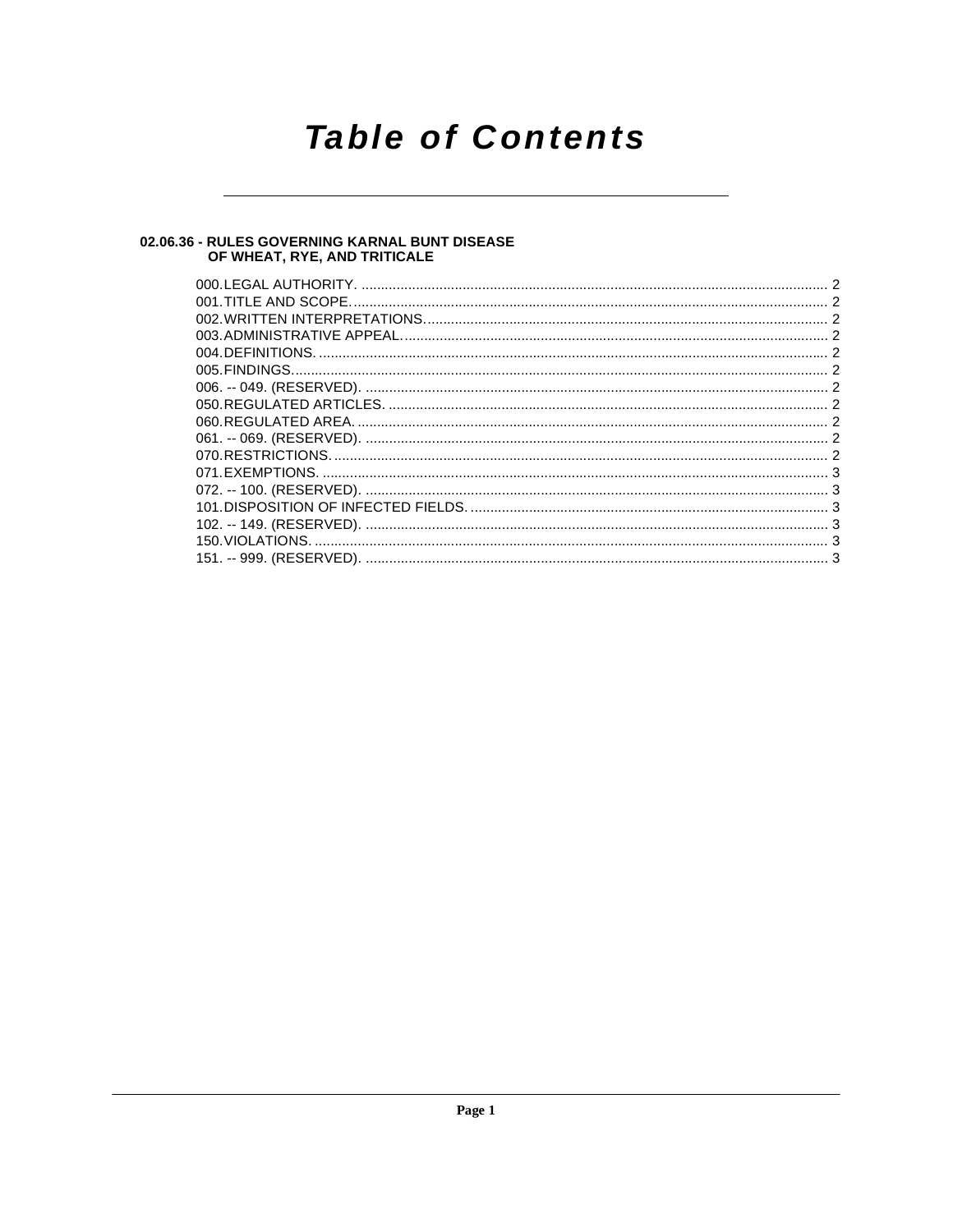#### **IDAPA 02 TITLE 06 Chapter 36**

#### **02.06.36 - RULES GOVERNING KARNAL BUNT DISEASE OF WHEAT, RYE, AND TRITICALE**

#### <span id="page-1-1"></span><span id="page-1-0"></span>**000. LEGAL AUTHORITY.**

#### This chapter is adopted under the legal authority of Sections 22-1905 and 22-1915, Idaho Code. (3-20-97)

#### <span id="page-1-2"></span>**001. TITLE AND SCOPE.**

The title of this chapter is "Rules Governing Karnal Bunt Disease of Wheat, Rye, and Triticale". This chapter has the following scope: this quarantine will restrict the shipment of regulated articles from regulated areas into Idaho and provide for exemptions. These rules also provide provisions for the disposition of fields planted with contaminated seeds and the penalty for violations. (3-20-97)

#### <span id="page-1-3"></span>**002. WRITTEN INTERPRETATIONS.**

There are no written interpretations of these rules. (3-20-97)

#### <span id="page-1-4"></span>**003. ADMINISTRATIVE APPEAL.**

There is no provision for administrative appeal before the Department of Agriculture under this chapter. Hearing and appeal rights are pursuant to Title 67, Chapter 52, Idaho Code. (3-20-97) appeal rights are pursuant to Title 67, Chapter 52, Idaho Code.

#### <span id="page-1-13"></span><span id="page-1-5"></span>**004. DEFINITIONS.**

The Idaho Department of Agriculture adopts the definitions set forth in Section 22-1904, Idaho Code. (3-20-97)

#### <span id="page-1-15"></span><span id="page-1-6"></span>**005. FINDINGS.**

The adoption of IDAPA 02.06.36, "Rules Governing Karnal Bunt Disease of Wheat, Rye, and Triticale," will confer benefits to the Idaho wheat industry. Karnal bunt, a fungal disease of wheat, rye, and triticale, is not known to exist in Idaho. The disease was first detected in the United States in Arizona. Idaho obtains wheat, rye, and triticale seeds from Arizona. In order to prevent the introduction of Karnal bunt contaminated wheat, rye, or triticale seeds into Idaho, the Department finds it necessary to make this rule effective immediately. (3-20-97)

#### <span id="page-1-7"></span>**006. -- 049. (RESERVED).**

#### <span id="page-1-18"></span><span id="page-1-8"></span>**050. REGULATED ARTICLES.**

<span id="page-1-20"></span><span id="page-1-16"></span><span id="page-1-12"></span>

|          | 01. | <b>Karnal Bunt.</b> Karnal bunt (Tilletia indica Mitra).                                       | $(3-20-97)$ |
|----------|-----|------------------------------------------------------------------------------------------------|-------------|
| secale). | 02. | Wheat, Rye, And Triticale. Wheat (Triticum spp.), rye (Secale cereale) and triticale (Xtritico | $(3-20-97)$ |
|          | 03. | <b>Barley And Oats.</b> Barley (Hordeum vulgare) and oats (Avena sativa).                      | $(3-20-97)$ |
|          | 04. | Wheat, Rye, And Triticale Straw.                                                               | $(3-20-97)$ |
|          |     |                                                                                                |             |

<span id="page-1-21"></span><span id="page-1-14"></span>**05. Equipment, Containers, Or Conveyances**. All farm equipment, containers, and or conveyances used to move regulated articles in an area designated by the United States Department of Agriculture as a Karnal bunt infested area. (3-20-97)

#### <span id="page-1-17"></span><span id="page-1-9"></span>**060. REGULATED AREA.**

All countries, territories, states, or portions of states designated by the United States Department of Agriculture as a Karnal bunt infested area. (3-20-97)

#### <span id="page-1-10"></span>**061. -- 069. (RESERVED).**

#### <span id="page-1-19"></span><span id="page-1-11"></span>**070. RESTRICTIONS.**

| No person shall import into Idaho any regulated article from a regulated area. | $(3-20-97)$ |
|--------------------------------------------------------------------------------|-------------|
|--------------------------------------------------------------------------------|-------------|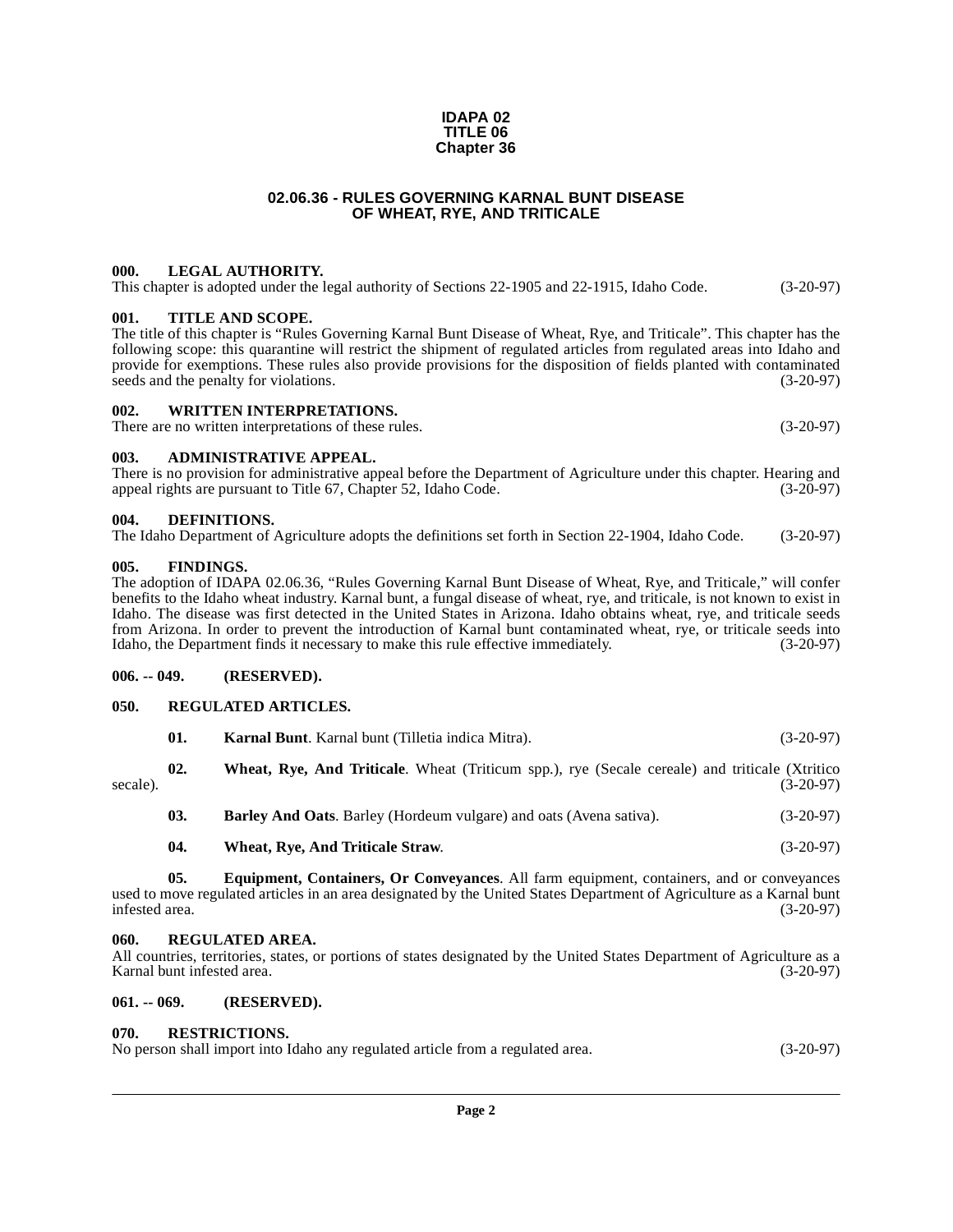#### <span id="page-2-8"></span><span id="page-2-0"></span>**071. EXEMPTIONS.**

<span id="page-2-6"></span>**01. Breeder Seeds Shall Be Treated**. Breeder seeds of regulated articles from regulated areas to be planted in Idaho shall be treated with an efficacious seed treatment fungicide registered with the EPA and the state of Idaho. (3-20-97)

<span id="page-2-11"></span>**02. Written Application For Exemption**. Upon receipt of a written application for an exemption from any portion of these rules, the Director may grant an exemption subject to any conditions the Director may deem necessary. The written application for an exemption shall include the reason for the request and evidence demonstrating that an exemption can be granted without posing a threat to the wheat industry. (3-20-97)

#### <span id="page-2-1"></span>**072. -- 100. (RESERVED).**

#### <span id="page-2-7"></span><span id="page-2-2"></span>**101. DISPOSITION OF INFECTED FIELDS.**

<span id="page-2-9"></span>**01. Fields Planted With Contaminated Seeds**. Fields within the state of Idaho which are known to have been planted with contaminated seeds shall be mown by the landlord or grower prior to heading; and (3-20-97)

a. The field shall not be planted to wheat, rye, or triticale for at least five (5) years. Thereafter, the progeny (seeds) of host plants planted for at least the subsequent five (5) years shall be tested for Karnal bunt spores;<br>(3-20-97) or  $(3-20-97)$ 

b. The field shall be treated with methyl bromide at the rate and in the manner prescribed by the Director. The treated field may be planted to wheat, rye, or triticale. Thereafter, the progeny (seeds) of host plants planted for at least the subsequent five (5) years shall be tested for Karnal bunt spores; or (3-20-97)

<span id="page-2-10"></span>c. The field shall be treated by other practices authorized by the Director. (3-20-97)

#### <span id="page-2-3"></span>**102. -- 149. (RESERVED).**

#### <span id="page-2-4"></span>**150. VIOLATIONS.**

Any person violating any provisions of these rules shall be subject to the provisions of Title 22, Chapter 19, Idaho Code. (3-20-97) Code. (3-20-97)

#### <span id="page-2-5"></span>**151. -- 999. (RESERVED).**